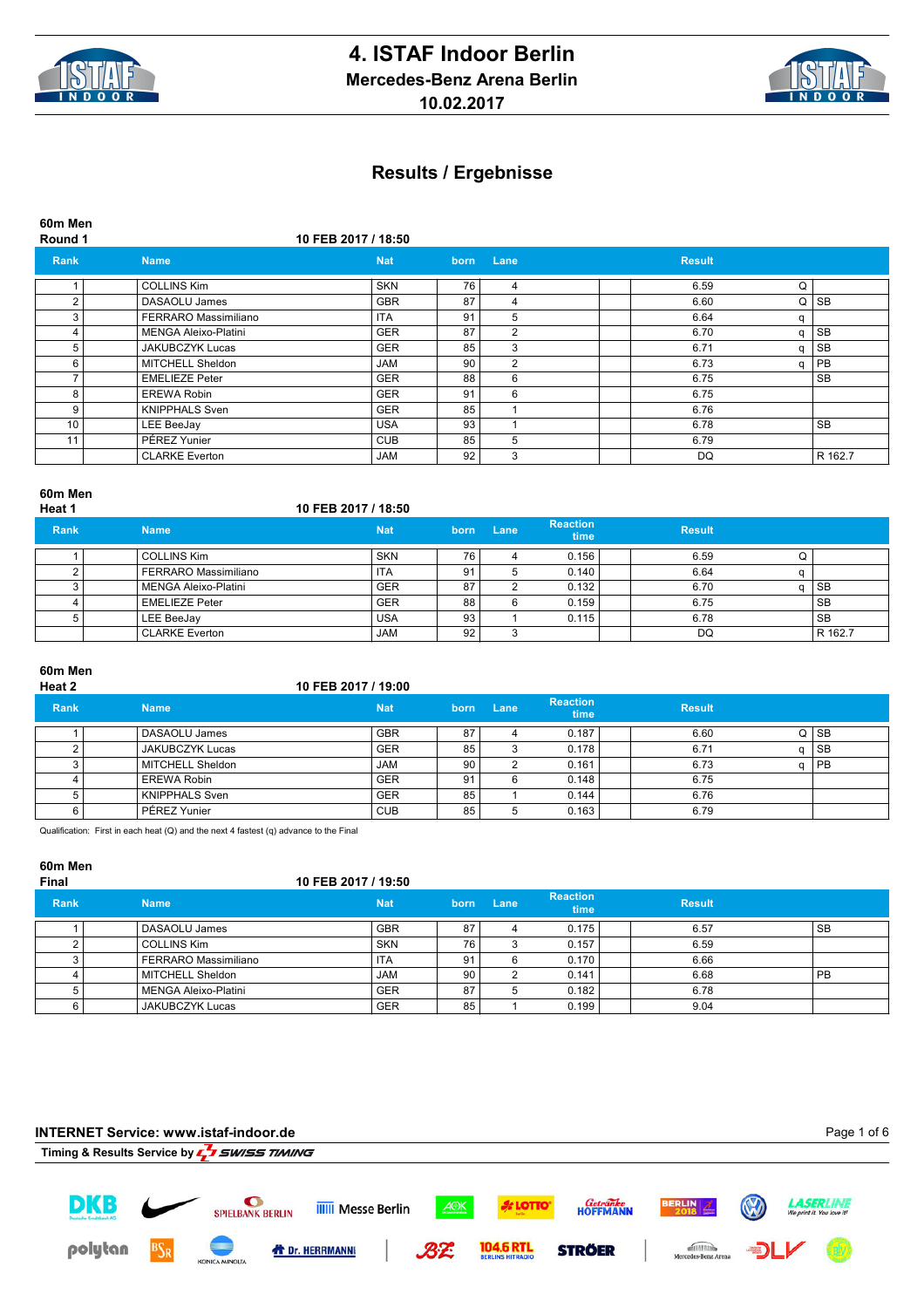



**60m Hurdles Men**

## **Final 10 FEB 2017 / 19:30**

| <b>Rank</b> | <b>Name</b>           | <b>Nat</b> | born | Lane | <b>Reaction</b><br>time | <b>Result</b> |           |
|-------------|-----------------------|------------|------|------|-------------------------|---------------|-----------|
|             | BAJI Balázs           | <b>HUN</b> | 89   |      | 0.142                   | 7.60          | <b>SB</b> |
|             | SVOBODA Petr          | <b>CZE</b> | 84   |      | 0.128                   | 7.67          |           |
|             | <b>BALNUWEIT Erik</b> | <b>GER</b> | 88   |      | 0.167                   | 7.81          |           |
|             | l SHARMAN William     | <b>GBR</b> | 84   |      | 0.154                   | 7.88          |           |
|             | SWIFT Greggmar        | <b>BAR</b> | 91   | 6    | 0.159                   | 7.88          |           |
|             | <b>JOHN Alexander</b> | <b>GER</b> | 86   |      | 0.171                   | 7.96          |           |

### **Pole Vault Men**

# **10 FEB 2017 / 18:15**

| Rank           | <b>Name</b>                |                          | <b>Nat</b> |                          | born Order     |                          |            | <b>Result</b>            |            |        |  |
|----------------|----------------------------|--------------------------|------------|--------------------------|----------------|--------------------------|------------|--------------------------|------------|--------|--|
|                | <b>LISEK Piotr</b>         |                          | POL        | 92                       | $\overline{ }$ |                          |            | 5.86                     |            |        |  |
| 2              | BRAZ da SILVA Thiago       |                          | <b>BRA</b> | 93                       | 8              |                          |            | 5.70                     |            |        |  |
| 3              | <b>HOLZDEPPE Raphael</b>   |                          | <b>GER</b> | 89                       | 6              |                          |            | 5.70                     |            |        |  |
| 4              | FILIPPÍDIS Konstadínos     |                          | <b>GRE</b> | 86                       | 5              |                          |            | 5.60                     |            |        |  |
| 5              | <b>WOJCIECHOWSKI Pawel</b> |                          | POL        | 89                       | 3              |                          |            | 5.60                     |            |        |  |
| 6              | <b>JOSEPH Stanley</b>      |                          | <b>FRA</b> | 91                       | $\overline{2}$ |                          |            | 5.60                     |            |        |  |
| 7              | <b>GAUL Florian</b>        |                          | <b>GER</b> | 91                       |                |                          |            | 5.60                     |            | $=$ PB |  |
| 8              | MÉNALDO Kévin              |                          | <b>FRA</b> | 92                       | 4              |                          |            | 5.50                     |            |        |  |
|                |                            | 5.30                     | 5.50       | 5.60                     | 5.70           | 5.78                     | 5.86       | 5.94                     | 6.05       |        |  |
|                | <b>LISEK P</b>             | $\overline{\phantom{a}}$ | $\circ$    | $\circ$                  | $\circ$        | ٠                        | xo         | $\overline{\phantom{a}}$ | <b>XXX</b> |        |  |
| $\overline{2}$ | BRAZ da SILVA T            |                          | XO         | $\overline{\phantom{a}}$ | $\mathsf{o}\,$ | $\overline{\phantom{a}}$ | <b>XXX</b> |                          |            |        |  |
| 3              | <b>HOLZDEPPE R</b>         | $\sim$                   | $\circ$    | XXO                      | XXO            | <b>XXX</b>               |            |                          |            |        |  |
|                | <b>FILIPPÍDIS K</b>        | o                        | $\circ$    | $\mathsf{o}$             | <b>XXX</b>     |                          |            |                          |            |        |  |
| 5              | <b>WOJCIECHOWSKIP</b>      |                          | xo         | $\circ$                  | <b>XXX</b>     |                          |            |                          |            |        |  |
|                | <b>JOSEPH S</b>            | $\Omega$                 | XXO        | $\circ$                  | <b>XXX</b>     |                          |            |                          |            |        |  |
|                | <b>GAUL F</b>              | XO                       | $\circ$    | XXO                      | <b>XXX</b>     |                          |            |                          |            |        |  |
| 8              | <b>MÉNALDO K</b>           |                          | XO         | ٠                        | <b>XXX</b>     |                          |            |                          |            |        |  |

## **Discus Throw Men**

|               |                             |       | 10 FEB 2017 / 21:20       |    |                |       |       |               |  |
|---------------|-----------------------------|-------|---------------------------|----|----------------|-------|-------|---------------|--|
| <b>Rank</b>   | <b>Name</b>                 |       | <b>Nat</b>                |    | born Order     |       |       | <b>Result</b> |  |
|               | <b>HARTING Christoph</b>    |       | <b>GER</b>                | 90 | 8              |       |       | 63.84         |  |
| 2             | <b>WIERIG Martin</b>        |       | <b>GER</b>                | 87 | 6              |       |       | 62.67         |  |
| 3             | <b>WEISSHAIDINGER Lukas</b> |       | <b>AUT</b>                | 92 | 5              |       |       | 62.23         |  |
| 4             | <b>URBANEK Robert</b>       |       | POL                       | 87 | 3              |       |       | 61.46         |  |
| 5             | <b>MALACHOWSKI Piotr</b>    |       | POL                       | 83 | 7              |       |       | 59.99         |  |
| 6             | <b>HARRADINE Benn</b>       |       | <b>AUS</b>                | 82 |                |       |       | 59.84         |  |
|               | <b>ORTEGA Mauricio</b>      |       | COL                       | 94 | 4              |       |       | 57.62         |  |
| 8             | <b>WROBEL David</b>         |       | <b>GER</b>                | 91 | $\overline{2}$ |       |       | 57.49         |  |
|               |                             |       | $\overline{2}$            |    | 3              |       | 5     | 6             |  |
|               | <b>HARTING C</b>            | 63.84 | 58.89                     |    | x              | 61.94 | 62.93 | x             |  |
| $\mathcal{P}$ | <b>WIERIG M</b>             | 62.67 | $\boldsymbol{\mathsf{x}}$ |    | x              | x     | x     | х             |  |
|               | <b>WEISSHAIDINGER L</b>     | 59.28 | 60.35                     |    | x              | 56.67 | 62.23 | х             |  |
|               | <b>URBANEK R</b>            | 61.44 | 61.46                     |    | 61.08          | 60.28 | 58.52 | 61.00         |  |
|               | <b>MALACHOWSKIP</b>         | 58.47 | x                         |    | x              | x     | x     | 59.99         |  |
|               | <b>HARRADINE B</b>          | 56.91 | x                         |    | 57.70          | 59.84 | 59.75 | 58.50         |  |
|               | ORTEGA M                    | 50.99 | 57.60                     |    | 56.55          | x     | x     | 57.62         |  |
|               | <b>WROBEL D</b>             | х     | x                         |    | 53.66          | 57.49 | x     | x             |  |

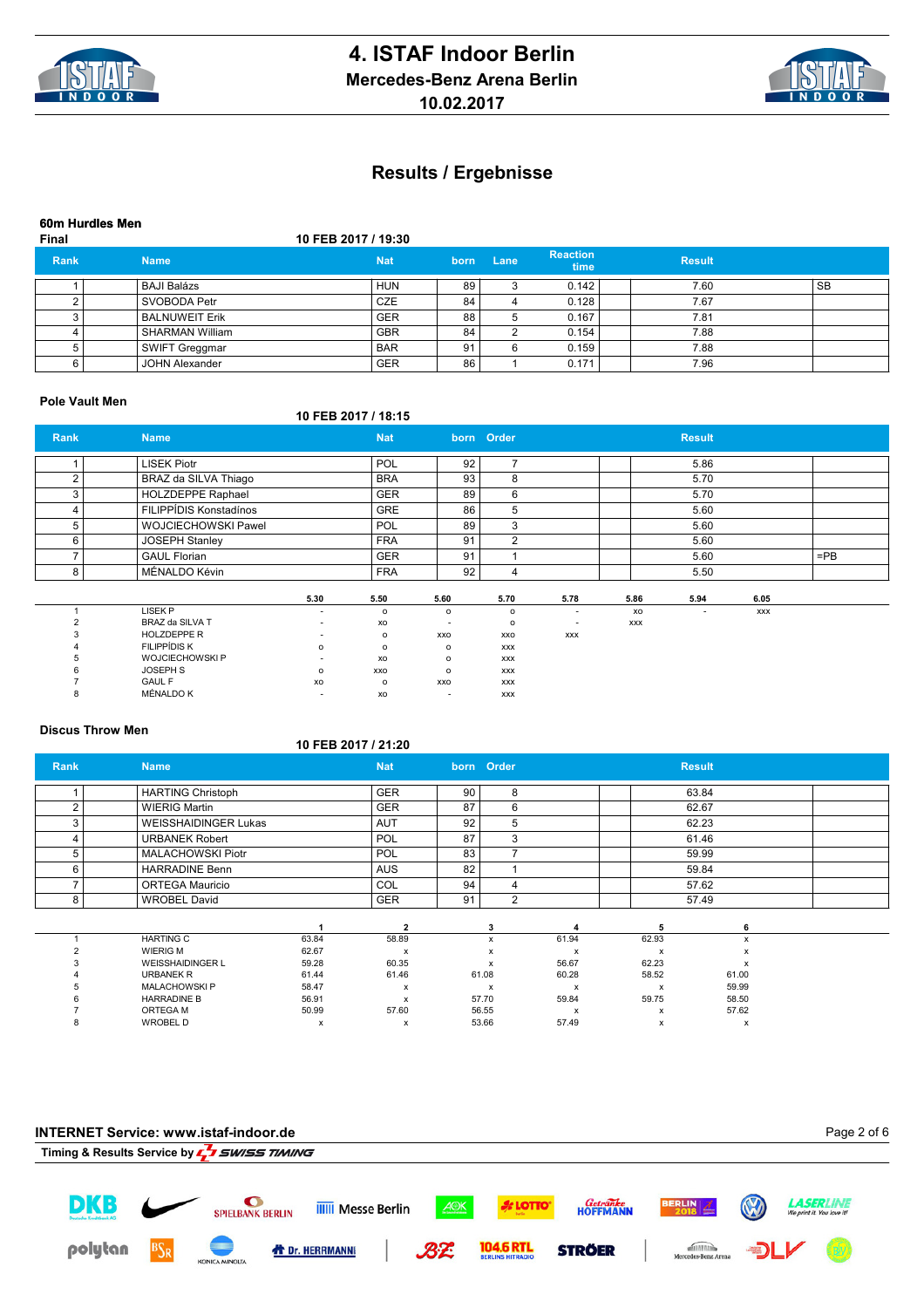



### **50m Schools Cup Boys**

### **2007 10 FEB 2017 / 17:08**

| <b>Rank</b> | <b>Name</b>          | <b>Nat</b> | born | Lane | <b>Reaction</b><br>\time | <b>Result</b> |  |
|-------------|----------------------|------------|------|------|--------------------------|---------------|--|
|             | <b>WIEBE Martin</b>  | <b>GER</b> | 07   |      | 0.200                    | 7.66          |  |
|             | <b>GRAY Mekhi</b>    | <b>GER</b> | 07   |      | 0.173                    | 7.79          |  |
|             | l STADLER Milan      | <b>GER</b> | 07   | ົ    | 0.173                    | 7.80          |  |
|             | <b>PROSCHE Leon</b>  | <b>GER</b> | 07   |      | 0.169                    | 7.83          |  |
|             | DABBOURA Baker       | <b>GER</b> | 07   |      |                          | 7.90          |  |
|             | <b>COVIC Patrice</b> | <b>GER</b> | 07   | 6    | 0.192                    | 8.19          |  |

#### **50m Schools Cup Boys**

#### **2006 10 FEB 2017 / 17:16 Rank Name Nat born Lane Reaction Reaction**<br> **time Result** 1 SACHSE Marek GER 06 3 0.146 7.68 2 BEILFUSS Ben GER 06 4 0.167 7.81 3 WAHL Vincent GER 06 6 0.228 7.95 4 HAUCK Simon GER 06 5 0.171 7.95 5 HICKSTEIN Lennox GER 06 1 0.209 8.04 6 PHAN Ngoc Hoang GER 06 2 0.179 8.09

#### **20x50m Relay Schools Cup**

### **10 FEB 2017 / 17:30**

| Rank | <b>Name</b>                  | <b>Nat</b> | born Lane | <b>Result</b> |
|------|------------------------------|------------|-----------|---------------|
|      | Schule am Sandsteinweg       | <b>GER</b> |           | 2:43.15       |
|      | Kolibri-Grundschule          | <b>GER</b> |           | 2:43.23       |
|      | Mary-Poppins-Grundschule     | <b>GER</b> |           | 2:44.92       |
|      | Clemens-Brentano-Grundschule | <b>GER</b> |           | 2:46.81       |
|      | Grüner Campus Malchow        | <b>GER</b> |           | 2:46.92       |
|      | Grundschule am Ritterfeld    | <b>GER</b> |           | 2:50.14       |

## **50m Rolli Cup**

### **10 FEB 2017 / 17:22**

| <b>Rank</b> | <b>Name</b>           | <b>Nat</b> |                 | born Lane |  | <b>Result</b> |  |
|-------------|-----------------------|------------|-----------------|-----------|--|---------------|--|
|             | <b>ADEMES Tristan</b> | <b>GER</b> | 01              |           |  | 10.43         |  |
|             | YAKUT Göktug          | <b>GER</b> | 02 <sub>1</sub> |           |  | 12.22         |  |
|             | l WÜRTHEN Julia       | <b>GER</b> | 02              |           |  | 12.43         |  |
|             | l SCHMITZ Denis       | <b>GER</b> | 91              |           |  | 12.46         |  |
|             | SNIEDERS Simon        | <b>GER</b> | 06              |           |  | 15.30         |  |

#### **50m Mascot Race**

|             | ovill massul inave              | 10 FEB 2017 / 17:40 |    |           |               |  |
|-------------|---------------------------------|---------------------|----|-----------|---------------|--|
|             |                                 |                     |    |           |               |  |
| <b>Rank</b> | <b>Name</b>                     | <b>Nat</b>          |    | born Lane | <b>Result</b> |  |
|             | FUCHSI Füchse Berlin            | <b>GER</b>          |    |           | 9.78          |  |
|             | BULLY Eisbären Berlin           | <b>GER</b>          |    |           | 9.93          |  |
|             | <b>HERTHINHO Hertha BSC</b>     | <b>GER</b>          |    |           | 10.29         |  |
|             | <b>CHARLY BR Volleys</b>        | <b>GER</b>          | 90 |           | 10.95         |  |
|             |                                 |                     |    |           |               |  |
|             | RITTER KEULE 1. FC Union Berlin | <b>GER</b>          |    |           | 11.73         |  |
|             | ALBATROS Alba Berlin            | <b>GER</b>          | 91 |           | 19.79         |  |

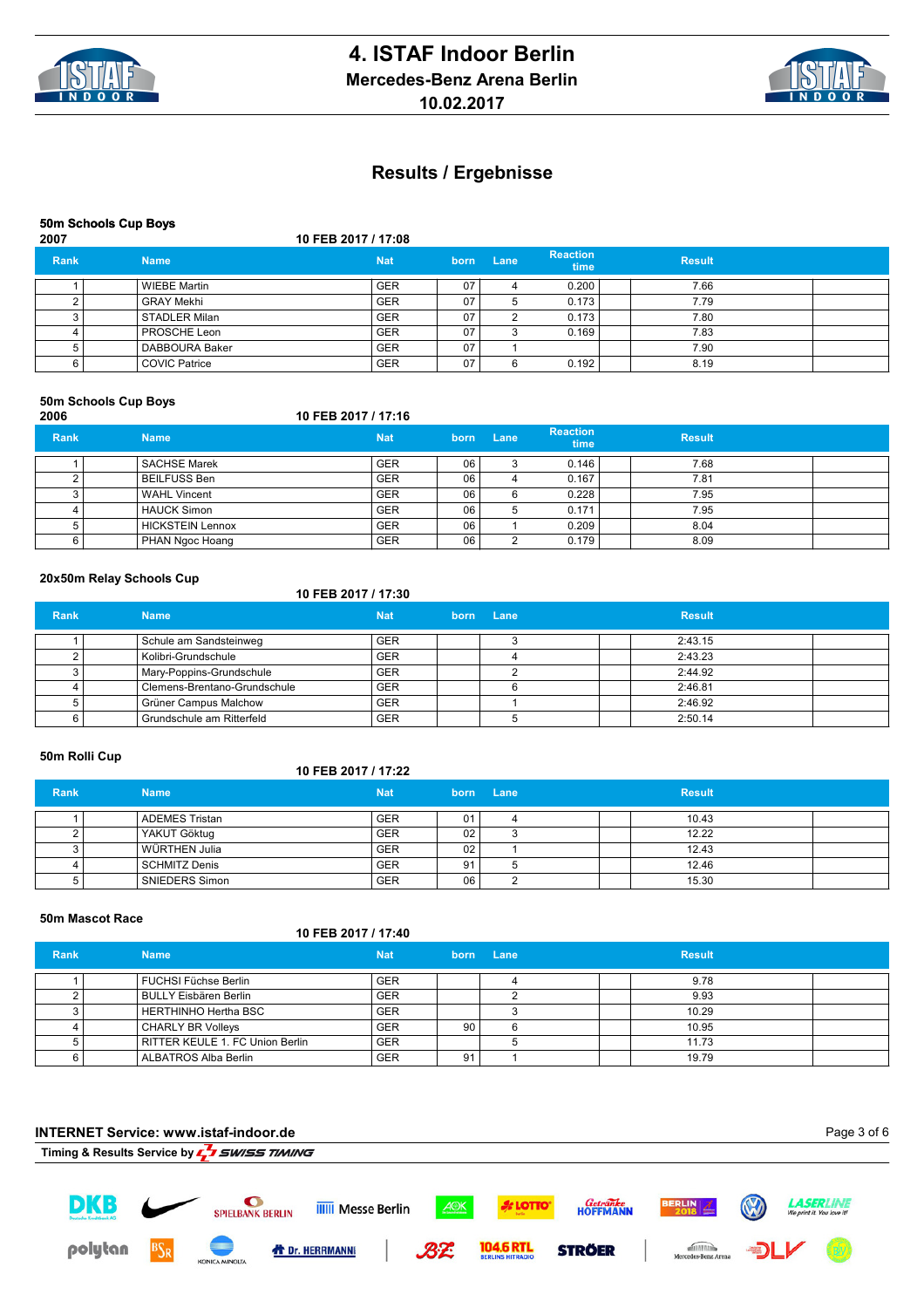



**60m Women**

**Round 1 10 FEB 2017 / 19:10**

| Rank   | <b>Name</b>              | <b>Nat</b> | born | Lane           | <b>Result</b> |   |           |
|--------|--------------------------|------------|------|----------------|---------------|---|-----------|
|        | POVH Olesya              | <b>UKR</b> | 87   | 4              | 7.21          | Q |           |
| $\sim$ | TA LOU Marie-Josee       | CIV        | 88   | 3              | 7.22          | Q |           |
|        | LÜCKENKEMPER Gina        | <b>GER</b> | 96   | 3              | 7.23          | a |           |
|        | <b>MAYER Lisa</b>        | <b>GER</b> | 96   | 5              | 7.24          | q | PB.       |
| 5      | <b>BUTZEK Chantal</b>    | <b>GER</b> | 97   |                | 7.29          | a | <b>SB</b> |
| ี      | <b>WARREN Jessica</b>    | <b>USA</b> | 87   | 5              | 7.30          | a |           |
|        | <b>LAWSON Lakeisha</b>   | <b>USA</b> | 87   | $\overline{2}$ | 7.30          |   |           |
| 8      | SANTOS Rosângela         | <b>BRA</b> | 90   | 2              | 7.39          |   |           |
| q      | GONSKA Nadine            | <b>GER</b> | 90   | 6              | 7.39          |   |           |
| 10     | <b>KWAYIE Lisa Marie</b> | <b>GER</b> | 96   |                | 7.44          |   | $=$ SB    |
| 11     | LATVALA Hanna-Maari      | <b>FIN</b> | 87   | 6              | 7.68          |   |           |
|        | <b>HAASE Rebekka</b>     | <b>GER</b> | 93   | 4              | DQ            |   | R 162.7   |

#### **60m Women**

| Heat 1      |                      | 10 FEB 2017 / 19:10 |      |      |                         |   |               |   |         |
|-------------|----------------------|---------------------|------|------|-------------------------|---|---------------|---|---------|
| <b>Rank</b> | <b>Name</b>          | <b>Nat</b>          | born | Lane | <b>Reaction</b><br>time |   | <b>Result</b> |   |         |
|             | TA LOU Marie-Josee   | <b>CIV</b>          | 88   |      | 0.143                   |   | 7.22          | U |         |
|             | WARREN Jessica       | <b>USA</b>          | 87   |      | 0.143                   |   | 7.30          |   |         |
|             | SANTOS Rosângela     | <b>BRA</b>          | 90   |      | 0.154                   |   | 7.39          |   |         |
|             | <b>GONSKA Nadine</b> | <b>GER</b>          | 90   |      | 0.172                   |   | 7.39          |   |         |
|             | l KWAYIE Lisa Marie  | <b>GER</b>          | 96   |      | 0.157                   |   | 7.44          |   | $=$ SB  |
|             | <b>HAASE Rebekka</b> | <b>GER</b>          | 93   |      |                         | Е | DQ            |   | R 162.7 |

# **60m Women**

#### **Heat 2 10 FEB 2017 / 19:20**

| <b>Rank</b> | <b>Name</b>           | <b>Nat</b> | born | Lane | <b>Reaction</b><br>time | <b>Result</b> |           |
|-------------|-----------------------|------------|------|------|-------------------------|---------------|-----------|
|             | POVH Olesya           | <b>UKR</b> | 87   |      | 0.153                   | 7.21          |           |
|             | LÜCKENKEMPER Gina     | <b>GER</b> | 96   |      | 0.206                   | 7.23          |           |
|             | l MAYER Lisa          | <b>GER</b> | 96   |      | 0.175                   | 7.24          | a IPB     |
|             | <b>BUTZEK Chantal</b> | <b>GER</b> | 97   |      | 0.154                   | 7.29          | <b>SB</b> |
|             | LAWSON Lakeisha       | <b>USA</b> | 87   |      | 0.176                   | 7.30          |           |
|             | LATVALA Hanna-Maari   | <b>FIN</b> | 87   |      | 0.154                   | 7.68          |           |

Qualification: First in each heat (Q) and the next 4 fastest (q) advance to the Final

# **60m Women**

#### **Final 10 FEB 2017 / 20:00**

| <b>Rank</b> | <b>Name</b>           | <b>Nat</b> | born | Lane | <b>Reaction</b><br>time | <b>Result</b> |           |
|-------------|-----------------------|------------|------|------|-------------------------|---------------|-----------|
|             | POVH Olesya           | UKR        | 87   |      | 0.137                   | 7.14          | SB        |
|             | TA LOU Marie-Josee    | CIV        | 88   |      | 0.162                   | 7.19          | $=$ SB    |
|             | LÜCKENKEMPER Gina     | <b>GER</b> | 96   | 6    | 0.196                   | 7.24          |           |
|             | <b>BUTZEK Chantal</b> | <b>GER</b> | 97   |      | 0.129                   | 7.25          | <b>PB</b> |
|             | l MAYER Lisa          | <b>GER</b> | 96   |      | 0.163                   | 7.28          |           |
|             | WARREN Jessica        | <b>USA</b> | 87   |      | 0.140                   | 7.31          |           |

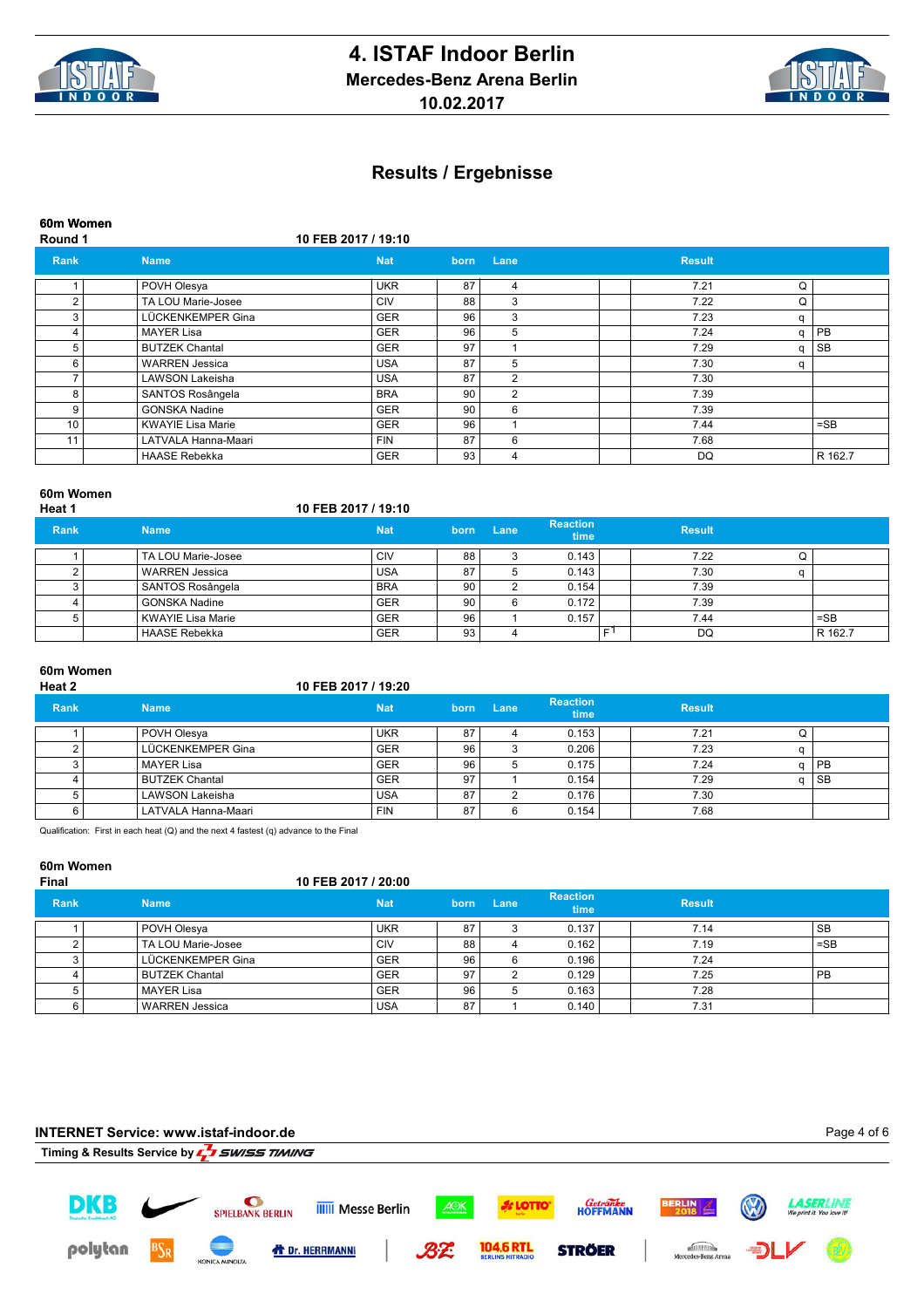



## **60m Hurdles Women**

**Round 1 10 FEB 2017 / 18:20**

| Rank | <b>Name</b>              | <b>Nat</b> | born | Lane | <b>Result</b> |   |           |
|------|--------------------------|------------|------|------|---------------|---|-----------|
|      | <b>DUTKIEWICZ Pamela</b> | <b>GER</b> | 91   | 5    | 7.88          | Q | PB        |
|      | <b>ROLEDER Cindy</b>     | <b>GER</b> | 89   | 4    | 7.90          | Q | $=$ SB    |
|      | <b>TALAY Alina</b>       | <b>BLR</b> | 89   | 4    | 7.96          | a |           |
|      | <b>MANNING Christina</b> | <b>USA</b> | 90   | 3    | 7.99          | a |           |
| 5    | PEARSON Sally            | <b>AUS</b> | 86   | 3    | 8.03          | a |           |
| ี    | <b>ZAGRE Anne</b>        | <b>BEL</b> | 90   | 2    | 8.09          | a |           |
|      | <b>LOBE Ricarda</b>      | <b>GER</b> | 94   | 2    | 8.15          |   |           |
| я    | McREYNOLDS Tiffany       | <b>USA</b> | 91   | 5    | 8.16          |   |           |
| q    | <b>CLAY Raven</b>        | <b>USA</b> | 90   |      | 8.27          |   |           |
| 10   | <b>KEREKES Gréta</b>     | <b>HUN</b> | 92   | 6    | 8.28          |   | <b>SB</b> |
| 11   | <b>CATTANEO Micol</b>    | <b>ITA</b> | 82   | 6    | 8.37          |   |           |
| 12   | ZAPALSKA Monika          | <b>GER</b> | 94   |      | 8.41          |   |           |

## **60m Hurdles Women**

**Heat 1 10 FEB 2017 / 18:20**

| <b>Rank</b> | <b>Name</b>        | <b>Nat</b> | born | Lane | <b>Reaction</b><br><b>time</b> | <b>Result</b> |   |        |
|-------------|--------------------|------------|------|------|--------------------------------|---------------|---|--------|
|             | ROLEDER Cindy      | <b>GER</b> | 89   |      | 0.155                          | 7.90          | O | $=$ SB |
|             | PEARSON Sally      | <b>AUS</b> | 86   |      | 0.163                          | 8.03          |   |        |
|             | LOBE Ricarda       | <b>GER</b> | 94   |      | 0.175                          | 8.15          |   |        |
|             | McREYNOLDS Tiffany | <b>USA</b> | 91   |      | 0.213                          | 8.16          |   |        |
|             | l CLAY Raven       | <b>USA</b> | 90   |      | 0.162                          | 8.27          |   |        |
|             | CATTANEO Micol     | <b>ITA</b> | 82   |      | 0.183                          | 8.37          |   |        |

# **60m Hurdles Women**

#### **Heat 2 10 FEB 2017 / 18:30**

| <b>Rank</b> | <b>Name</b>              | <b>Nat</b> | born | Lane | <b>Reaction</b><br>time | <b>Result</b> |           |
|-------------|--------------------------|------------|------|------|-------------------------|---------------|-----------|
|             | <b>DUTKIEWICZ Pamela</b> | <b>GER</b> | 91   |      | 0.122                   | 7.88          | Q I PB    |
|             | <b>TALAY Alina</b>       | <b>BLR</b> | 89   |      | 0.130                   | 7.96          |           |
|             | <b>MANNING Christina</b> | <b>USA</b> | 90   |      | 0.160                   | 7.99          |           |
|             | ZAGRE Anne               | <b>BEL</b> | 90   |      | 0.165                   | 8.09          |           |
|             | <b>KEREKES Gréta</b>     | <b>HUN</b> | 92   |      | 0.138                   | 8.28          | <b>SB</b> |
|             | ZAPALSKA Monika          | <b>GER</b> | 94   |      | 0.149                   | 8.41          |           |

Qualification: First in each heat (Q) and the next 4 fastest (q) advance to the Final

# **60m Hurdles Women**

#### **Final 10 FEB 2017 / 19:40**

| <b>Rank</b> | <b>Name</b>          | <b>Nat</b> | born | Lane | <b>Reaction</b><br>time | <b>Result</b> |           |
|-------------|----------------------|------------|------|------|-------------------------|---------------|-----------|
|             | ROLEDER Cindy        | GER        | 89   |      | 0.131                   | 7.85          | PB        |
|             | DUTKIEWICZ Pamela    | <b>GER</b> | 91   |      | 0.161                   | 7.88          | $=$ PB    |
|             | <b>PEARSON Sally</b> | <b>AUS</b> | 86   |      | 0.153                   | 7.91          | $=$ SB    |
|             | MANNING Christina    | <b>USA</b> | 90   |      | 0.160                   | 7.93          |           |
|             | TALAY Alina          | <b>BLR</b> | 89   |      | 0.121                   | 7.94          | l SB      |
|             | ZAGRE Anne           | <b>BEL</b> | 90   |      | 0.158                   | 8.00          | <b>PB</b> |